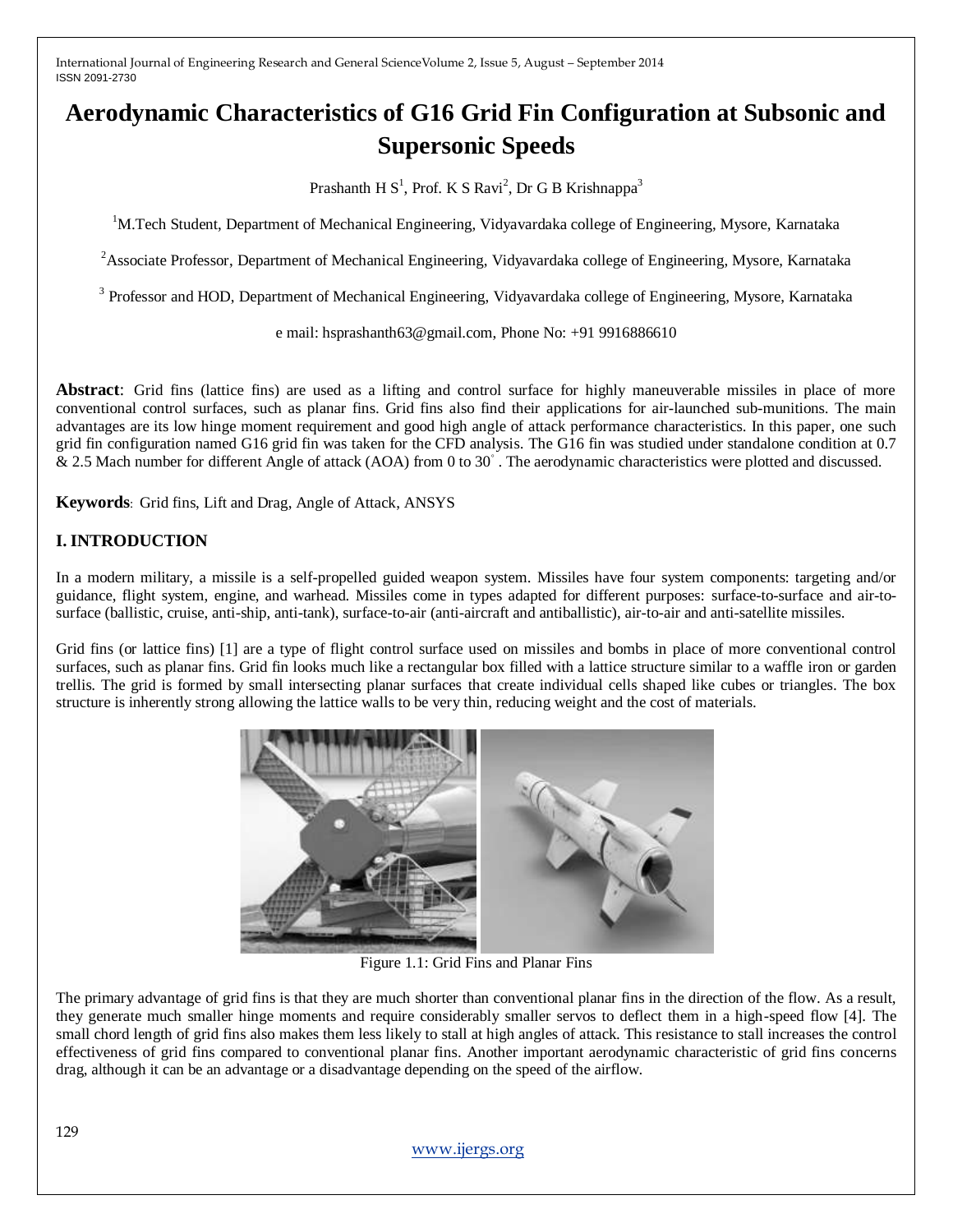In general, the thin shape of the lattice walls creates very little disturbance in the flow of air passing through, so drag is often no higher than a conventional fin. At low subsonic speeds, for example, grid fins perform comparably to a planar fin. Both the drag and control effectiveness of the lattice fin are about the same as a conventional fin in this speed regime.



Figure 1.2: Flow over the grids at different flow regimes

The same behavior does not hold true at high subsonic numbers near Mach 1. Drag rises considerably higher and the fins become much less effective in this transonic region because of the formation of shock waves [2]. The flow behavior over the grid fins at various flow regimes are illustrated in Fig. 1.2.

## **II. G16 GRID FIN GEOMETRICAL DETAILS, MESH GENERTAION AND BOUNDARY CONDITIONS**

The grid fin G16 geometry was taken from the previous existing experimental work [3]. Geometry was designed in CATIA V5 and Mesh was generated using ANSYS ICEM CFD 14.5. The simulations were carried out in the ANSYS CFX 14.5 solver.



Figure 2.1: Geometric Details of G16 Fin (Dimensions are in mm) and Model created in CATIA V5 software

Wind tunnel like setup is provided by creating a fluid domain over the fin with suitable dimensions in the upstream and downstream directions. The whole body was imported to ANSYS workbench ICEM CFD 14.5 meshing tool and the unstructured Tetrahedral mesh (Fig. 2.2) is created. After a grid independence study a mesh with total of 2621519 elements and 495961 nodes were selected for the analysis. After the mesh, 4 inflation layers (Fig. 2.2) were applied over the surfaces of the fin with growth rate of 1.15 from the initial length. The insertion of inflation layers to the existing mesh helps to accurate capture of boundary effects near the proximities and curves of the body and also gives quicker results.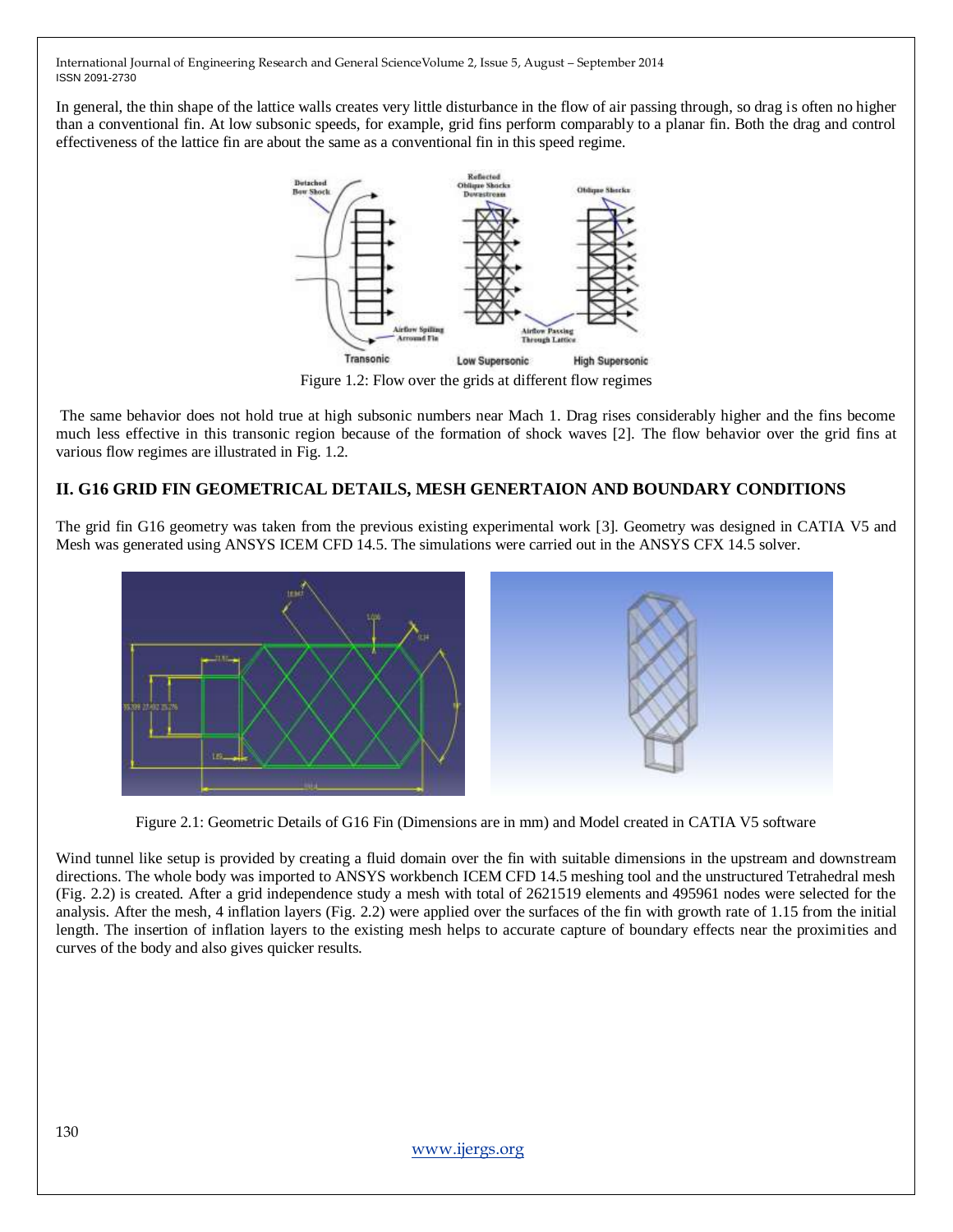

Figure 2.2: Cut plane showing unstructured mesh around Grid fin and Inflation layers over the surface of Grid fins

The imported G16 mesh data is analyzed in the ANSYS CFD code CFX 14.5 solver [5] for the 0.7 and 2.5 Mach Numbers for AOA 0, 5, 10, 15, 20, 25 and 30 degrees. The following boundary conditions were applied. Velocity inlet for Inlet, static pressure condition in the outlet, opening conditions for the domain walls and no-slip velocity for the fin surface.

For simulation, the k-ω based Shear Stress Transport (SST) turbulence model was selected. The SST the model accounts for the transport of the turbulent shear and gives highly accurate prediction of the onset and the amount of flow separation under adverse pressure gradients. Since the thermal problem was not of importance in the present study, option total energy was selected. Under the equation class settings the upwind advection scheme was selected for faster results output and the convergence criteria is set to residual type (RMS). The problem was setup for the standard atmospheric pressure conditions.

### **III. Results and Discussion**

After the simulation achieved desired convergence criteria, the output results were analyzed in the post processor CFD POST 14.5. The behavior of Velocity and Pressure contours and the body forces (Axial and Normal) were note down for the Aerodynamic coefficients calculation. The graphs for the same were plotted.

Following figures show the pressure and velocity distribution over the grid fin for AOA 0◦ & 20◦ at 0.7 & 2.5 Mach numbers.



Figure 3.1: Velocity contour on a cut plane at Mach 0.7, AOA 0◦



Figure 3.2: Pressure contour on a cut plane at Mach 0.7, AOA 0◦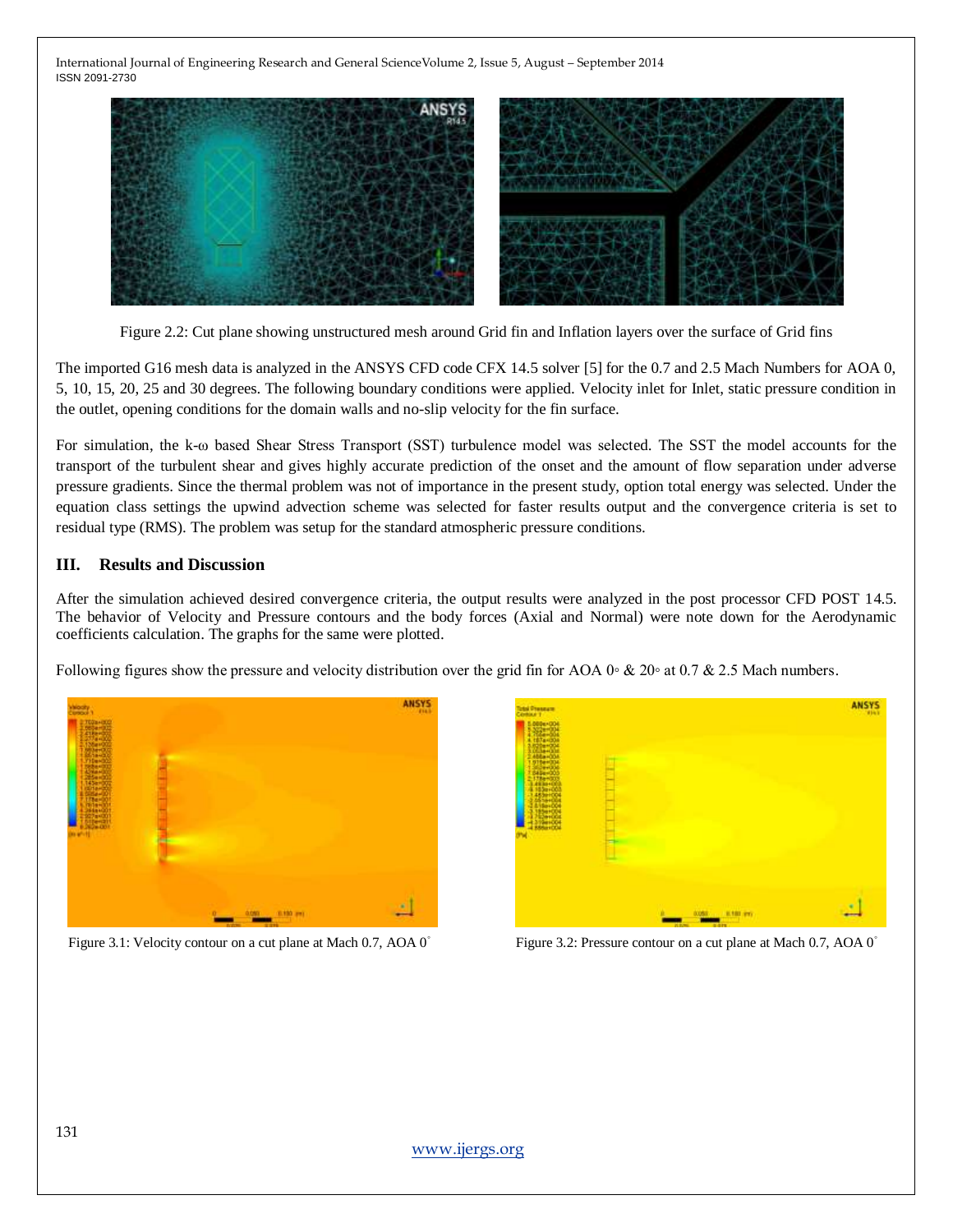

Figure 3.3: Velocity contour on a cut plane at Mach 2.5, AOA 0◦



Figure 3.5: Velocity contour on a cut plane at Mach 0.7, AOA 30°



Figure 3.7: Velocity contour on a cut plane at Mach 2.5, AOA 30°



Figure 3.4: Pressure contour on a cut plane at Mach 2.5, AOA 0◦



Figure 3.6: Pressure contour on a cut plane at Mach 0.7, AOA 30°



Figure 3.8: Pressure contour on a cut plane at Mach 2.5, AOA 30°

Following Graphs shows the comparison between different aerodynamic characteristics against AOA for Mach 0.7 and Mach 2.5.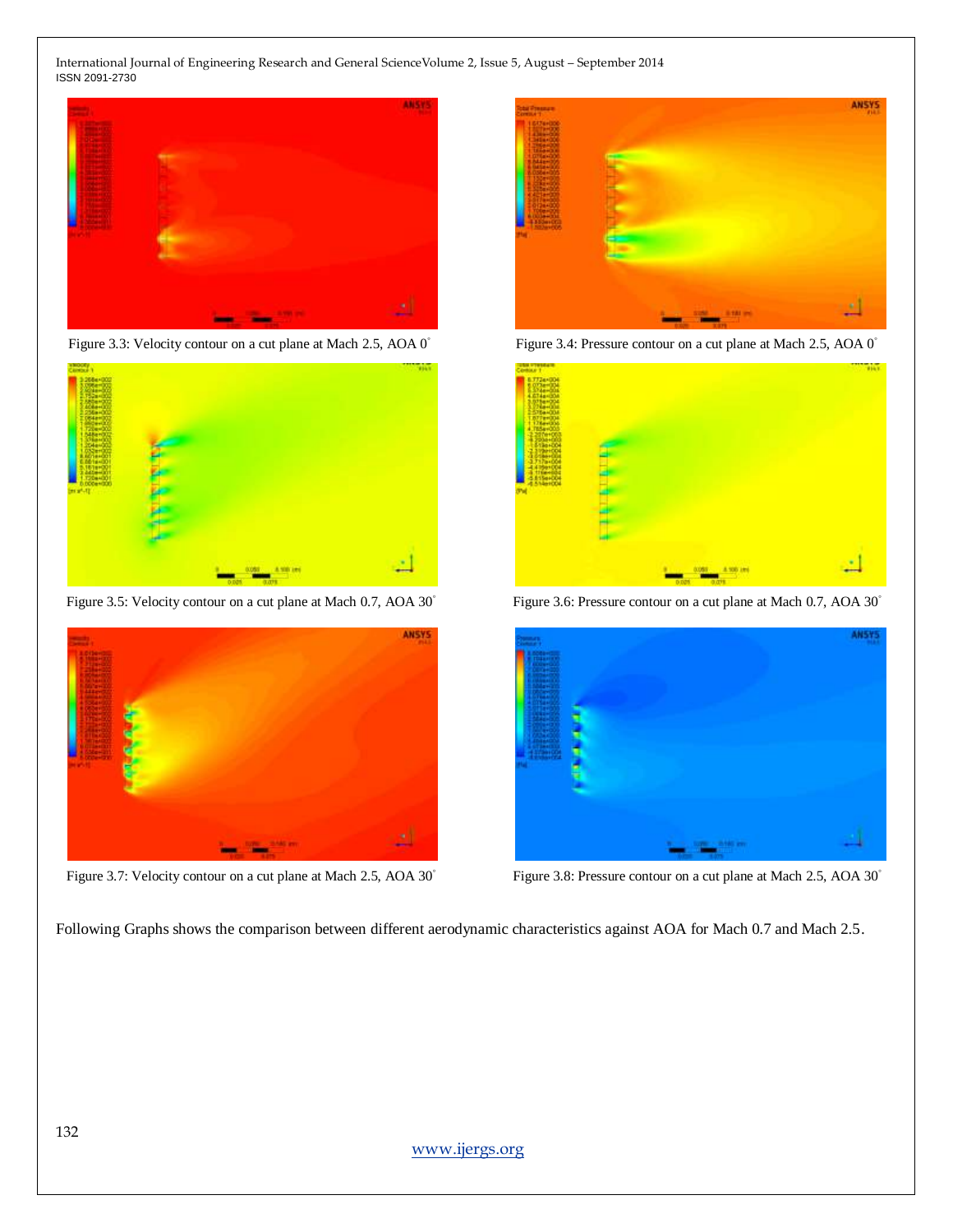



Figure 3.9:  $C_N$  v/s AOA for Mach 0.7 and Mach 2.5 Figure 3.10:  $C_A$  v/s AOA for Mach 0.7 and Mach 2.5



Figure 3.11: C<sub>L</sub> v/s AOA for Mach 0.7 and Mach 2.5 Figure 3.12: C<sub>D</sub> v/s AOA for Mach 0.7 and Mach 2.5





Figure 3.13: L/D v/s AOA for Mach 0.7 and Mach 2.5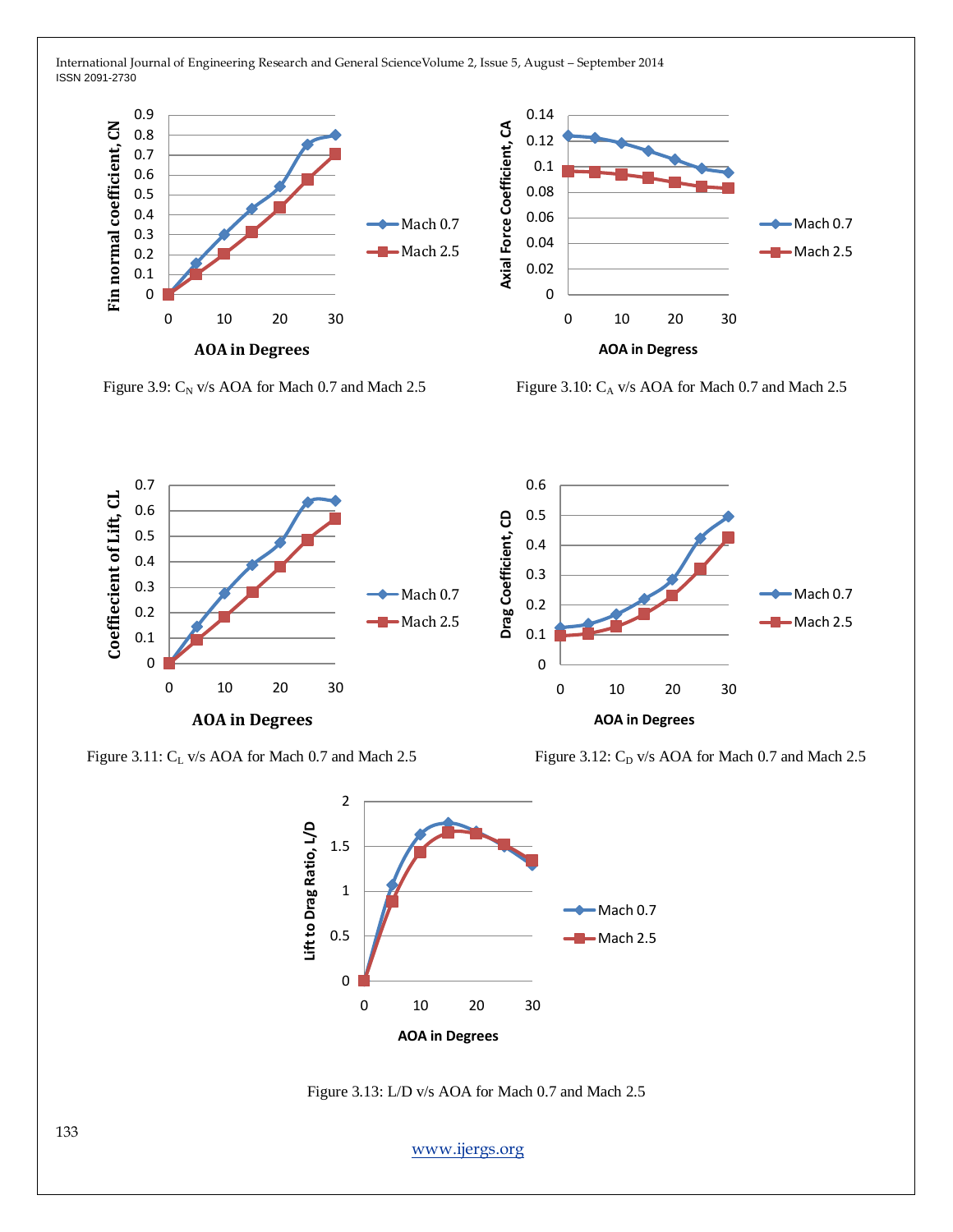#### **Inference from the Graphs:**

Figure 3.9 shows the graph of Normal force coefficient versus AOA for Mach 0.7 & 2.5. It is seen that  $C_N$  value for Mach 0.7 is greater than Mach 2.5 for all AOAs and the  $C_N$  for both Mach 0.7 & 2.5 increases as the AOA increases.

Figure 3.10 shows the graph of Axial Force coefficient versus AOA for Mach 0.7 and 2.5. It is that the  $C_A$  for the Mach 0.7 is slightly greater than Mach 2.5. For both Mach 0.7 and 2.5, the  $C_A$  value slightly decreases as the AOA increases.

Figure 3.11 shows the graph of Coefficient of Lift,  $C_L$  versus AOA for Mach 0.7 and Mach 2.5. It is seen the lift produced for Mach 0.7 is greater than the lift produced at Mach 2.5 for all AOAs and also the  $C_L$  varies linearly with the increase in AOA for both Mach 0.7 & 2.5, except for Mach 0.7 after AOA 20◦.

Figure 3.12 shows the graph of Coefficient of drag,  $C_D$  versus AOA for Mach 0.7 & 2.5. It is seen that the drag levels at Supersonic speeds i.e. at Mach 2.5 is considerably reduced compared to subsonic speeds. At higher speeds (supersonic), the drag tends to decrease due to the smaller oblique shock angle and the shock passes through the grid along the chord length without intersecting it. However, at low supersonic and subsonic speeds the oblique shocks reflects within the grids producing more drag force which in turn affects the speed of the moving object. This shows that, the fin performs better at supersonic speeds. However, lift force is considerably low at supersonic speeds compared to subsonic speeds.

Figure 3.13 shows the graph of Lift to Drag ratio, L/D versus AOA for Mach 0.7 & 2.5. It is seen that, the up to AOA 20◦, the L/D ratio is more for Mach 0.7 and beyond 20◦, the L/D ratio is more of Mach 2.5. Also it is observed that for both Mach 0.7 and 2.5, the maximum L/D ratio appears at 15◦ and then it decreases with increase in AOA for both subsonic and supersonic flow regimes.

## **IV. CONCLUSION**

Numerical simulations were successful in predicting the flow behavior at different flow regimes with varying AOAs. The following inferences can be seen from the analysis.

- 1. For all AOAs, the normal force coefficient  $C_N$ , axial force coefficient  $C_A$  and lift coefficient  $C_L$  were comparably greater in subsonic flow than in supersonic flow. Also it is seen that,  $C_N \& C_L$  characters shows increase in the value as the AOA increases. But, for  $C_A$  it is vice versa.
- 2. At supersonic speeds, the drag levels were decreased compared to subsonic flows. This is due to the smaller oblique shock angle at supersonic speeds and the shock passes through the grid along the chord length without intersecting it.
- 3. The L/D ratio shows that, the performance of G16 fin is better at subsonic speeds up to AOA 20°. At AOA beyond 20°, the fin show improved performance at supersonic speeds. Also, the maximum L/D ratio occurs at AOA 15° for both flow regimes i.e. at Mach 0.7 & 2.5.
- 4. Overall it is concluded that, the G16 fins shows better performance at higher AOA and at higher speeds since, reduction in drag levels at Mach 2.5. However, the lift is to be improve at supersonic speeds.

#### **REFERENCES:**

- [1] Scott, Jeff, "Missile Grid Fins" and "Missile Control Systems", URL:http://www.aerospaceweb.org/questions/weapons/.
- [2] Zaloga, Steve (2000). The Scud and Other Russian Ballistic Missile Vehicles. New Territories, Hong Kong: Concord Publications Co.
- [3] Washington, W. D., and Miller, M. S., "Experimental Investigations of Grid Fin Aerodynamics: A Synopsis of Nine Wind Tunnel and Three Flight Tests," Proceedings of the NATO RTO Applied Vehicle Technology Panel Symposium on Missile Aerodynamics, RTO-MP-5, NATO Research and Technology Organization, Cedex, France, Nov. 1998.

134